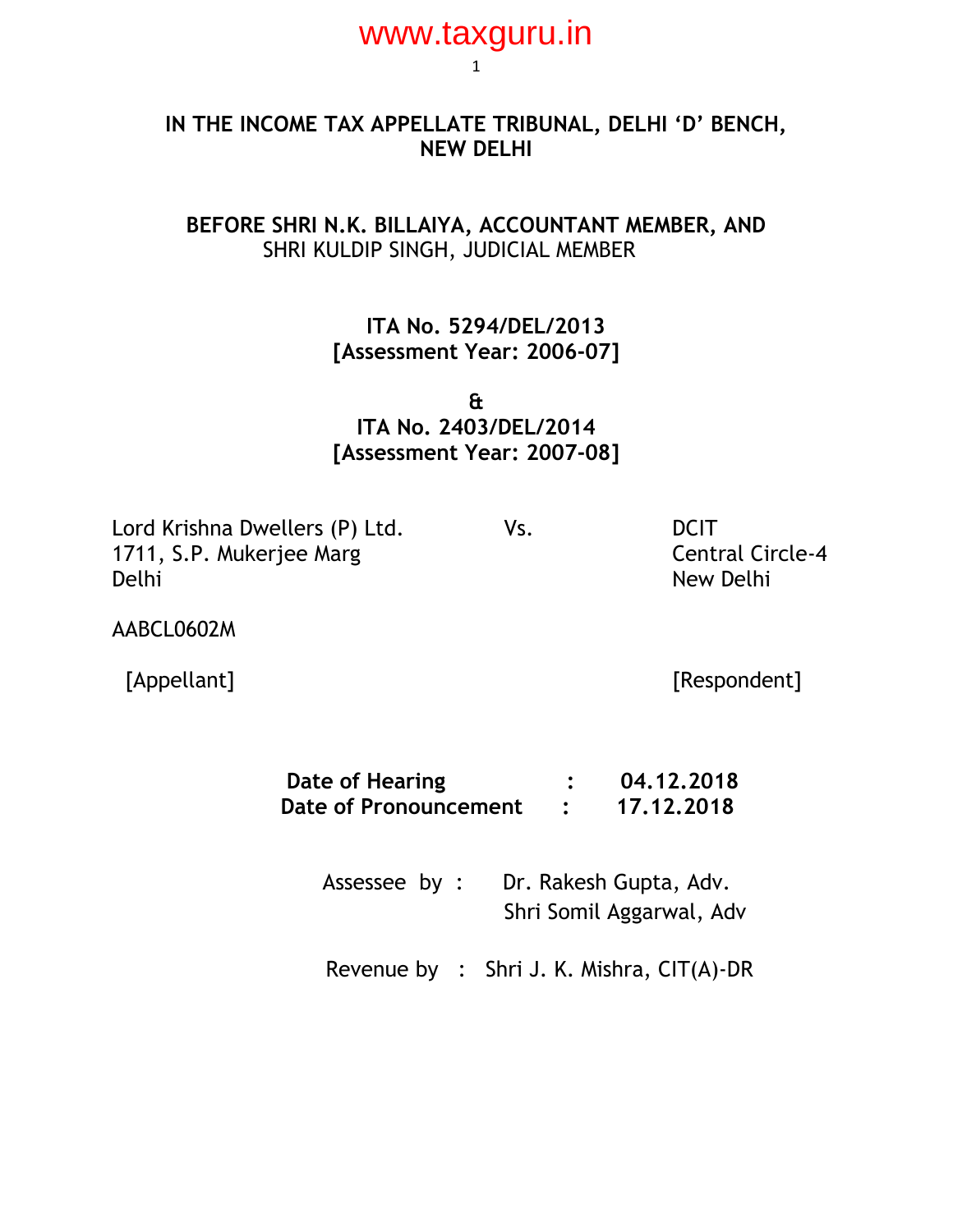#### **ORDER**

#### **PER N.K. BILLAIYA, AM:-**

The above captioned two appeals by the assessee are preferred against the two separate orders of the Commissioner of Income Tax [Appeals] – XXXIII, New Delhi dated 24.12.2013 pertaining to assessment years 2006-07 & 2007-08 respectively. Since common facts are involved in both these appeals and pertain to same assessee, they were heard together and are being disposed of by this common order for the sake of convenience and brevity.

#### **ITA No. 5294/DEL/2013 [A.Y : 2006-07]**

2. The assessee has challenged the validity of the assumption of jurisdiction for framing assessment u/s 153A of the Income-tax Act, 1961 [hereinafter referred to as 'the Act' for short]. The assessee contends that the Assessing Officer has framed the assessment u/s 153A of the Act without bringing any incriminating material found during the course of search and seizure operation u/s 132 of the Act.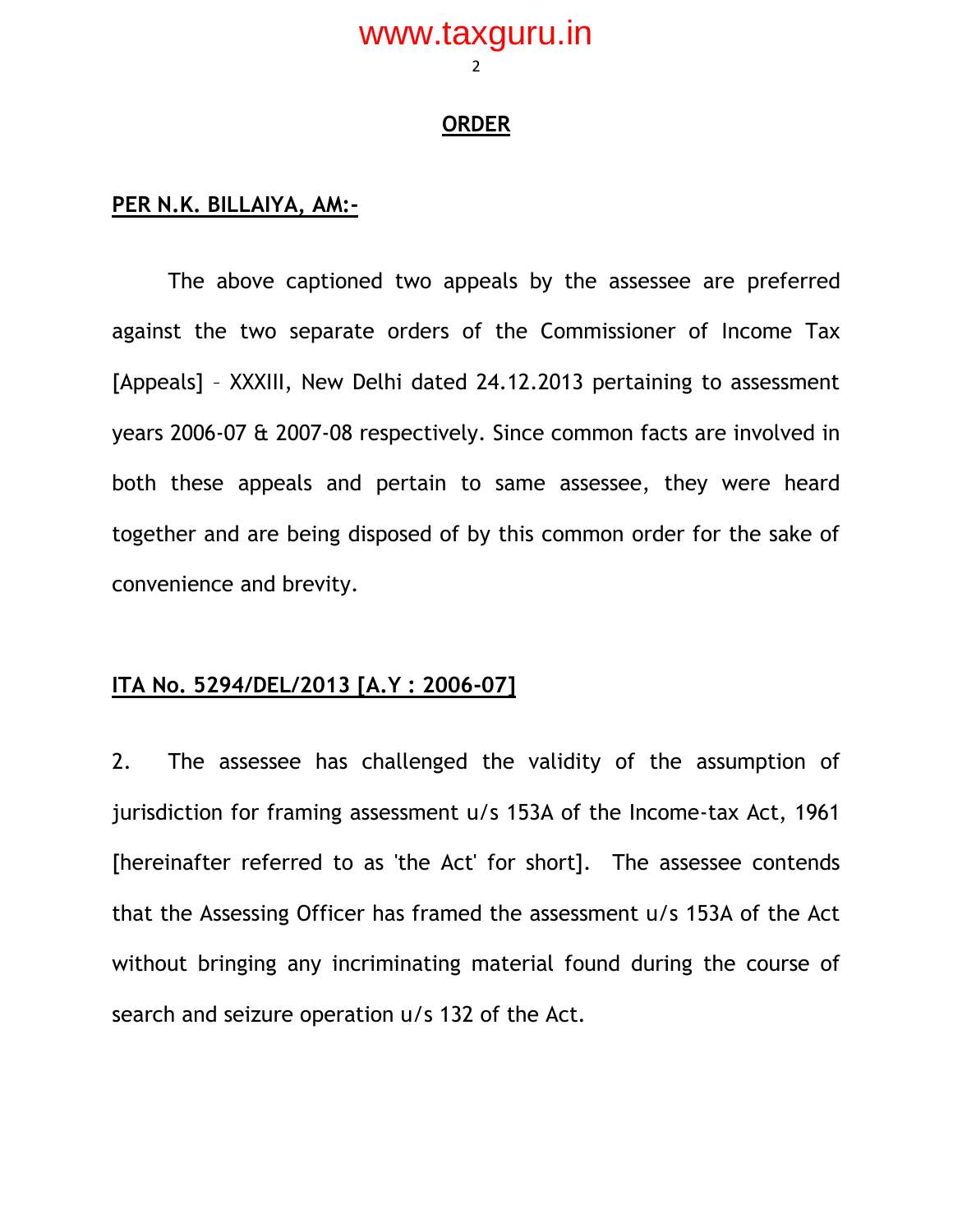3

3. Facts on record show that a search operation was conducted at the premises of the assessee on 21.01.2011. Original return of income was filed on 21.11.2006 and the assessment was framed u/s 143(3) of the Act vide order dated 13.05.2008. This means that the assessment was completed on the date of search. This means that a completed assessment can be reopened u/s 153A of the Act and assessment can be framed if, and only if, some incriminating material is found during the course of search operation. The law is well-settled on this point by the decision of the Hon'ble Jurisdictional High Court in the case of Kabul Chawla 281 CTR 0045 [Del] which was followed in the case of Meeta Gutgutia 82 Taxmann.com 287.

4. Let us now consider the documents seized during the course of search and let us find out whether the same can be considered as incriminating material, enabling the Assessing Officer to proceed u/s 153A of the Act.

5. During the course of search operations, several sale deeds were seized which related to the purchases of land aggregating to Rs. 4.01 crores for the year under consideration. From these sale deeds, the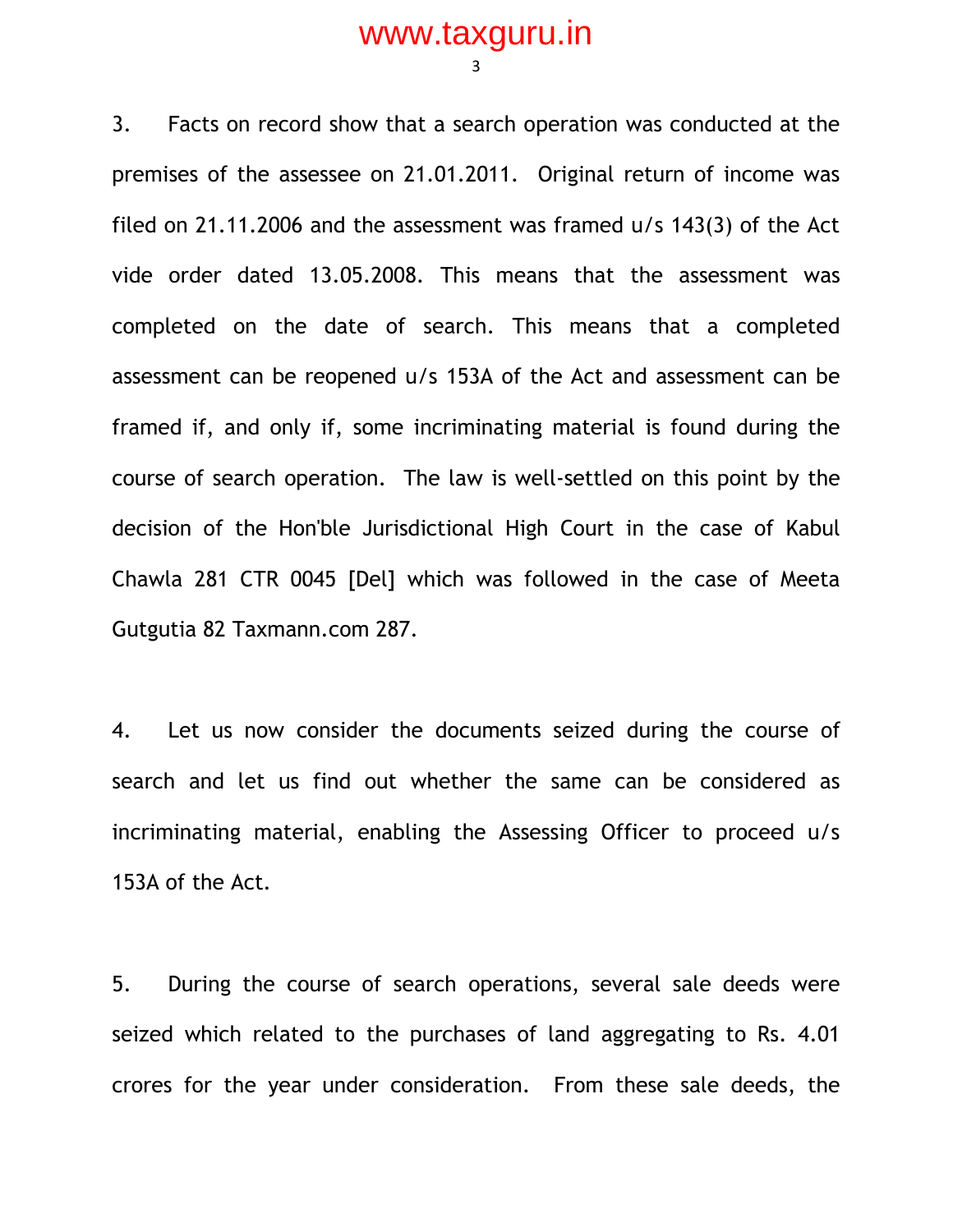4

Revenue came to know that an amount of Rs. 1.05 crores has been paid to various persons in cash. Since the payments were made in cash, the Assessing Officer was of the firm belief that the provisions of section 40A(3) of the Act squarely applied.

6. All that we have to consider is as to whether these sale deeds constitute incriminating material to trigger the provisions of section 153A of the Act. There is no dispute that the purchases of land reflected in the seized sale deeds are duly recorded in the regular books of account. There is no dispute in relation to the sources of payments made for purchases of land. As mentioned elsewhere, the assessment was framed u/s 143(3) of the Act vide order dated 13.05.2008. During the course of original scrutiny assessment proceedings, the assessee has furnished the following reply:

"May 12, 2008

The Deputy Commissioner of Income Tax, Circle 4(1), C R Building, New Delhi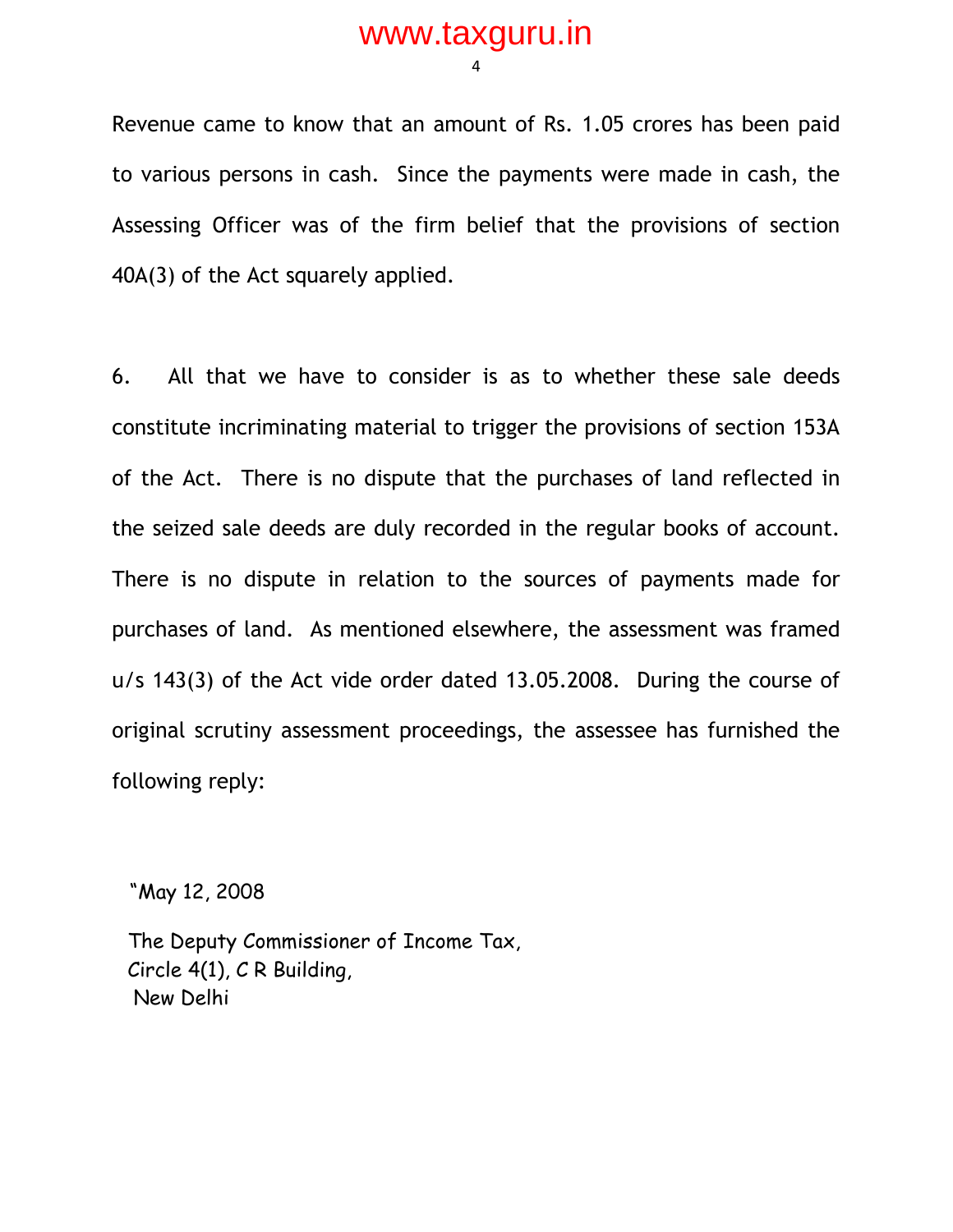Sir,

Sub: Notice tinder Section 143 *(2)/* 115WE(2) of I.T. Act, 1961 in the matter of M/s Lord Krishna Dwellers Private Limited for Assessment year 2006-2007 Ref: Your Notice dated 01.02.2008

This has reference to our discussion on 25.04.2008 on captioned matter, wherein you had asked us for submitting certain documents and requiring us to appear in person before your .good self on 12.05,2008.

(1) A list of comparison between purchased cost of property acquired and circle rate of property acquired as per prevailing circle rate along with circle rate list is enclosed herewith as Annexure A.

2) Details of vendors from whom land was purchased during the financial year 2005- 2006 is enclosed herewith as Annexure B. We are also producing copies of land deed for your verification.

We hope that you will find all above in order to your requirement.

Thanking You,

Yours Sincerely, For Lord Krishna Dwellers Pvt. Ltd.

Anil Kuamr Sarswat Siddhartha Goel

Authorized Signatory Authorized Signatory"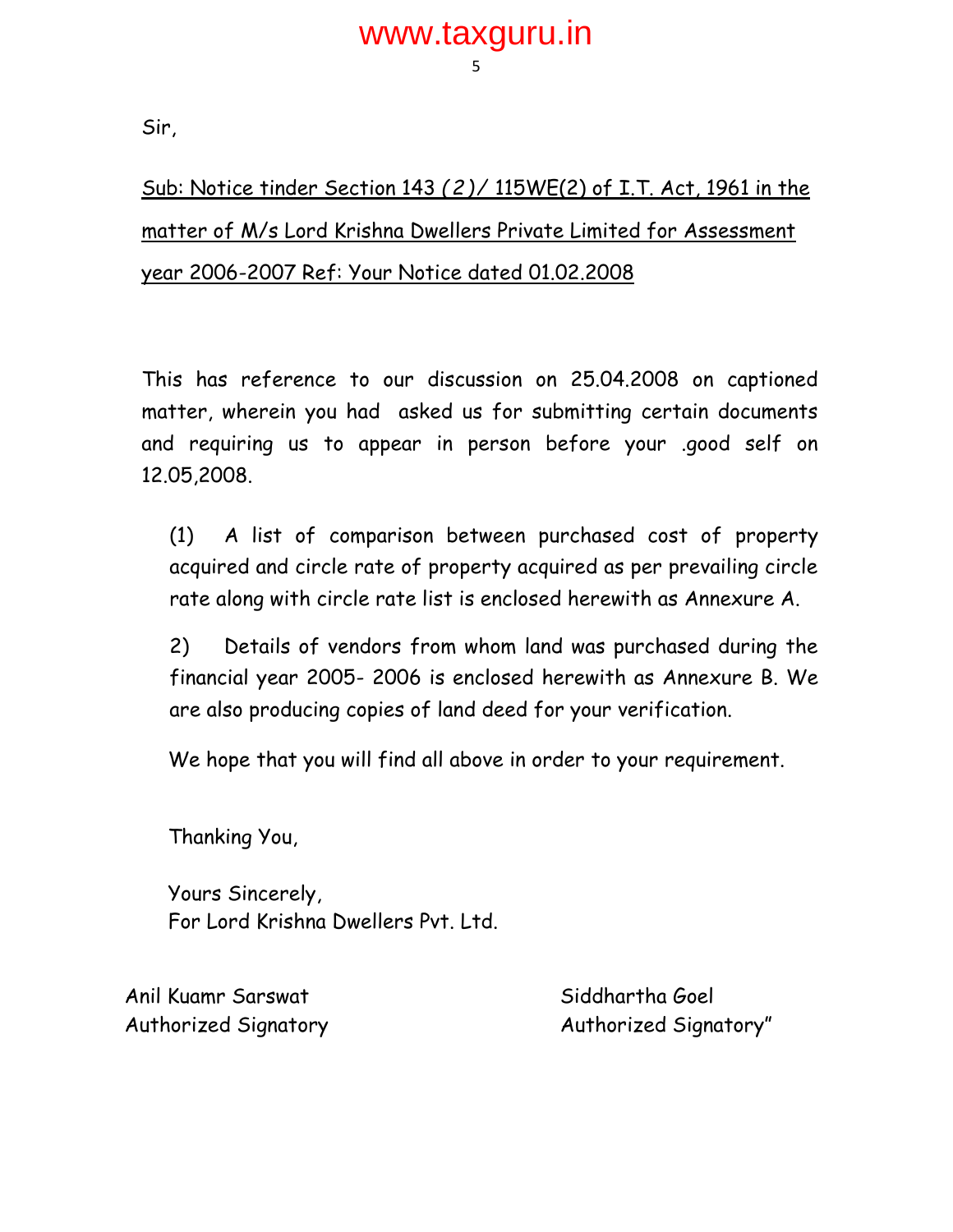6

7. It can be seen from the above reply that the details of vendors from whom the land was purchased during the F.Y. 2005-06 alongwith copies of land deed were furnished for verification. After considering all this, the Assessing Officer framed assessment.

8. The same sale deeds were found during the course of search operation and on the basis of the very same sale deeds, the Assessing Officer came to the conclusion that an amount of Rs. 1.05 crores has been paid to various persons in cash. In our considered opinion, the sale deeds, transactions when duly recorded in the regular books of account, cannot be considered as incriminating material found during the course of search operation. It is not the case of the Revenue that if the search and seizure operation had not been conducted, the Revenue could never have come to know that the assessee has entered into various purchase transactions of land.

9. The ld. DR vehemently stated that though the deeds were before the Assessing Officer, but he examined the deeds only to ascertain the circle rate vis a vis the transaction rate and never went into the cash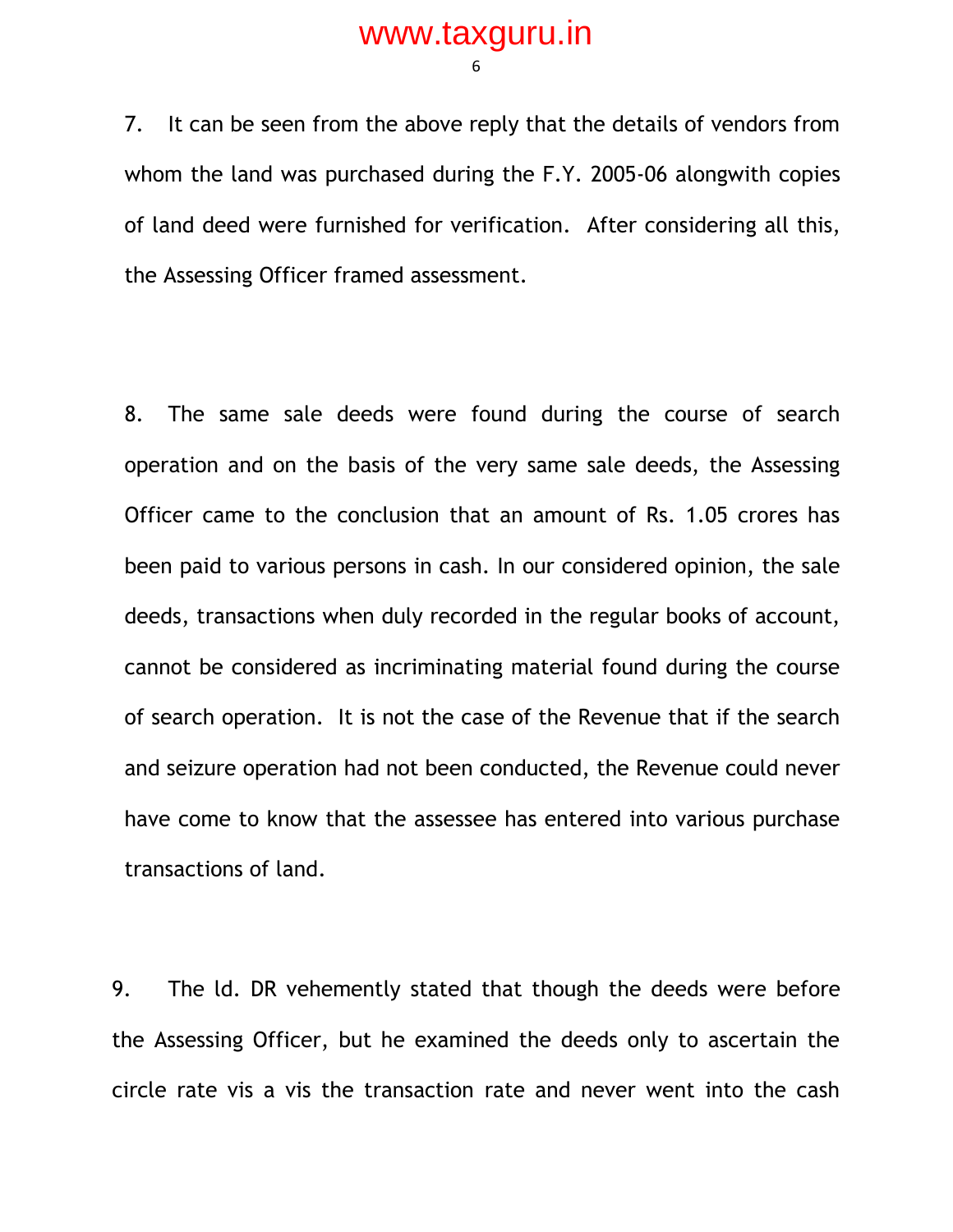transactions reflected in the land deed. This contention of the ld. DR is not acceptable. Once a document is filed before the Assessing Officer during the course of search proceedings it is assumed that he has gone through the contents of those documents and has verified the same. It may be that the assessment framed u/s 143(3) of the Act is silent on this aspect but as held by the Hon'ble Gujarat High Court in the case of Nirma Chemical Works 309 ITR 67 that if the assessment order were to incorporate reasons for upholding the claim made by an assessee, result would be an epitome and not an assessment order.

10. For the sake of conclusiveness, we have examined each and every sale deed which was filed by the Revenue in its paper book with details of transaction filed by the assessee during the course of scrutiny assessment proceedings. After due verification, we find that the copies of sale deed filed by the Revenue are the same which were considered by the Assessing Officer while framing assessment u/s 143(3) of the Act.

11. It would be pertinent to refer to the findings of the Hon'ble Delhi High Court in the case of Kabul Chawla [supra] which reads as under: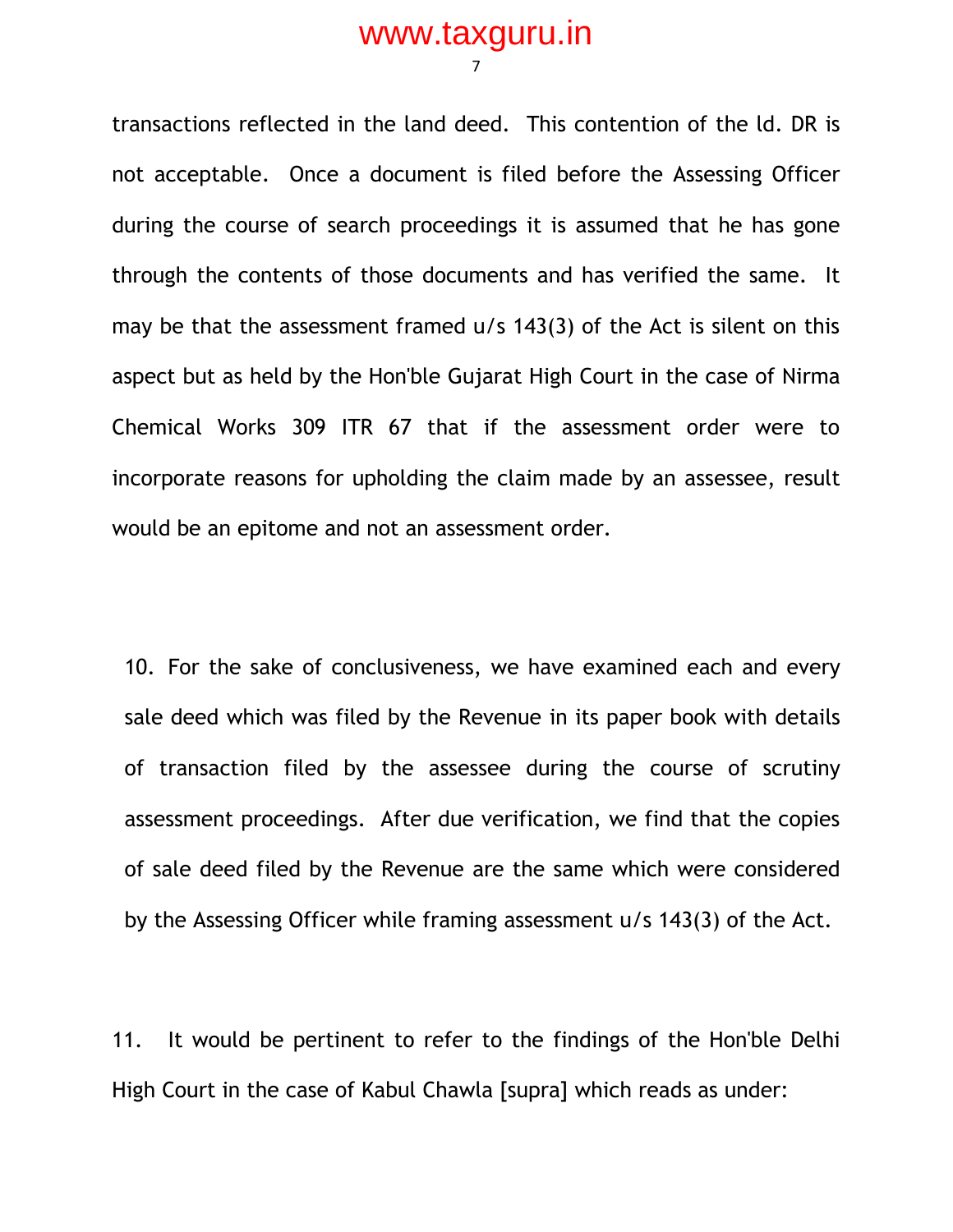8

*"The decision in CIT Vs. Anil Kumar Bhatia does not deal with a situation where, as in the present case, no incriminating material was found during the search conducted u/s 132*

*Nevertheless, it was interesting to note that in CIT Vs. Chetan Das Lachman Das the court underscored the need for department to have unearthed material during the search to justifying the assessment sought to be made. It was held that an assessment u/s 153A has to be made under this section only on the basis of seized material.*

*On a conspectus of Section 153A(1) of the Act, read with the provisos thereto, and in the light of the law explained in the aforementioned decisions, the legal position that emerges is as under:*

*(i) Once a search takes place under Section 132 of the Act, notice under Section 153 A (1) will have to be mandatorily issued to the person searched requiring him to file returns for six AYs immediately preceding the previous year relevant to the AY in which the search takes place.*

*(ii) Assessments and reassessments pending on the date of the search shall abate. The total income for such AYs will have to be computed by the AOs as a fresh exercise.*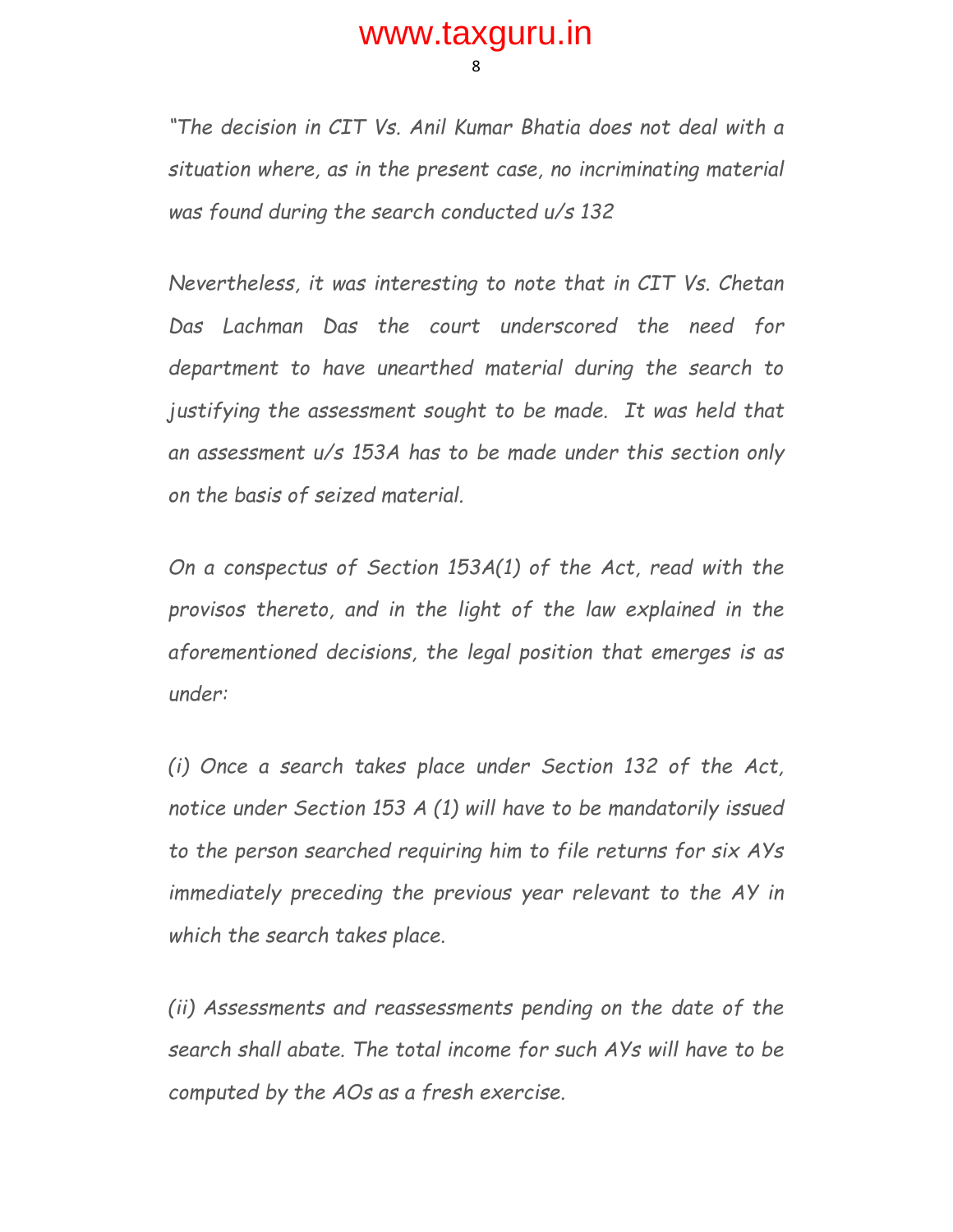9

*(iii) The AO will exercise normal assessment powers in respect of the six years previous to the relevant AY in which the search takes place. The AO has the power to assess and reassess the 'total income' of the aforementioned six years in separate assessment orders for each of the six years. In other words there will be only one assessment order in respect of each of the six AYs "in which both the disclosed and the undisclosed income would be brought to tax".*

*(iv) Although Section 153 A does not say that additions should be strictly made on the basis of evidence found in the course of the search, or other post-search material or information available with the AO which can be related to the evidence found, it does not mean that the assessment "can be arbitrary or made without any relevance or nexus with the seized material. Obviously an assessment has to be made under this Section only on the basis of seized material."*

*(v) In absence of any incriminating material, the completed assessment can be reiterated and the abated assessment or reassessment can be made. The word 'assess' in Section 153 A is relatable to abated proceedings (i.e. those pending on the date of search) and the word 'reassess' to completed assessment proceedings.*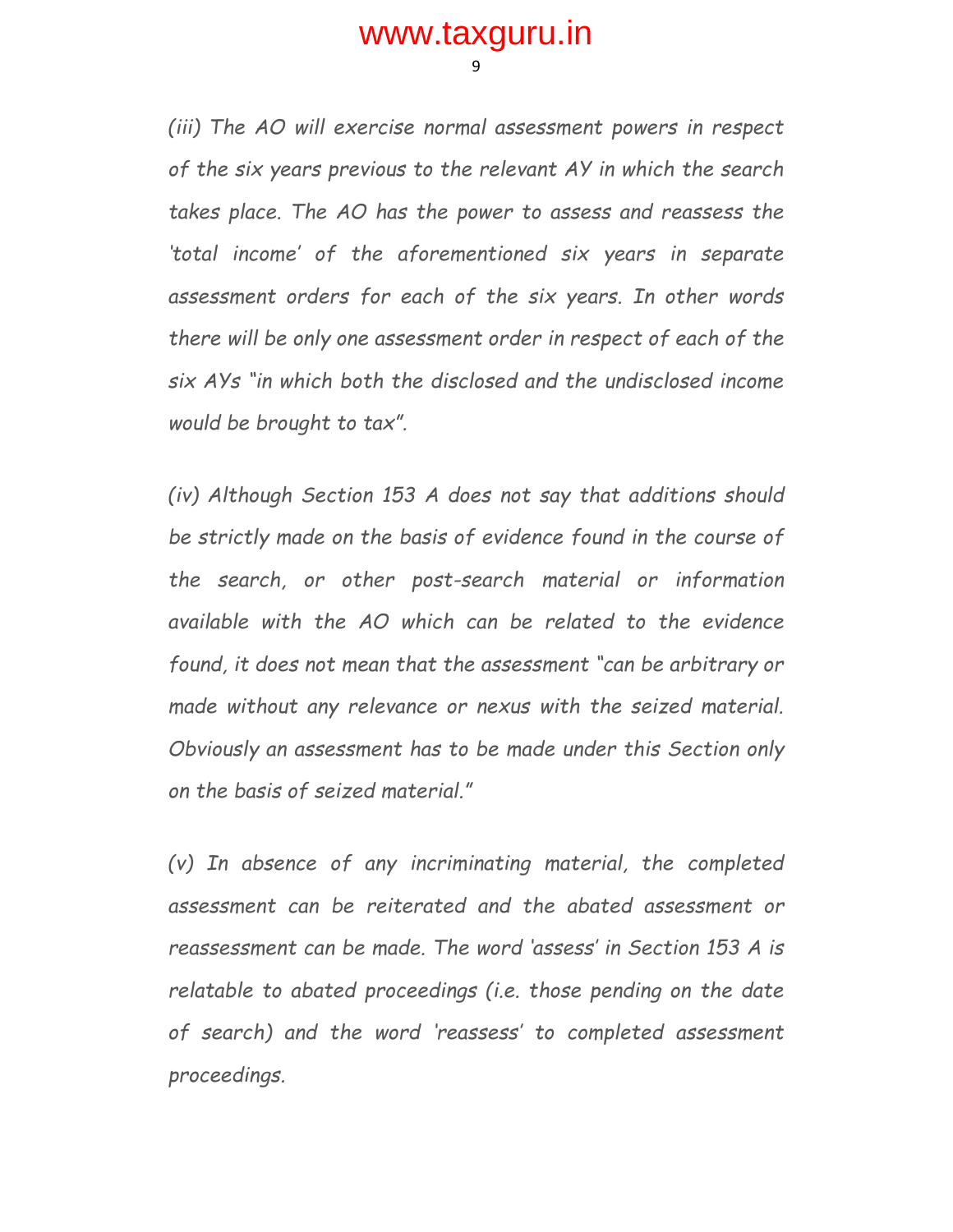10

*(vi) Insofar as pending assessments are concerned, the jurisdiction to make the original assessment and the assessment under Section 153A merges into one. Only one assessment shall be made separately for each AY on the basis of the findings of the search and any other material existing or brought on the record of the AO.*

*(vii) Completed assessments can be interfered with by the AO while making the assessment under Section 153 A only on the basis of some incriminating material unearthed during the course of search or requisition of documents or undisclosed income or*  property discovered in the course of search which were not *produced or not already disclosed or made known in the course of original assessment."*

12. A similar view was taken by the Hon'ble jurisdictional High Court in the case of Meeta Gutgutia reported in 395 ITR 526.

13. Considering the facts of the case in totality in the light of the judicial decisions discussed hereinabove, we have no hesitation to hold that the assessment framed u/s 153A of the Act is bad in law and deserves to be quashed.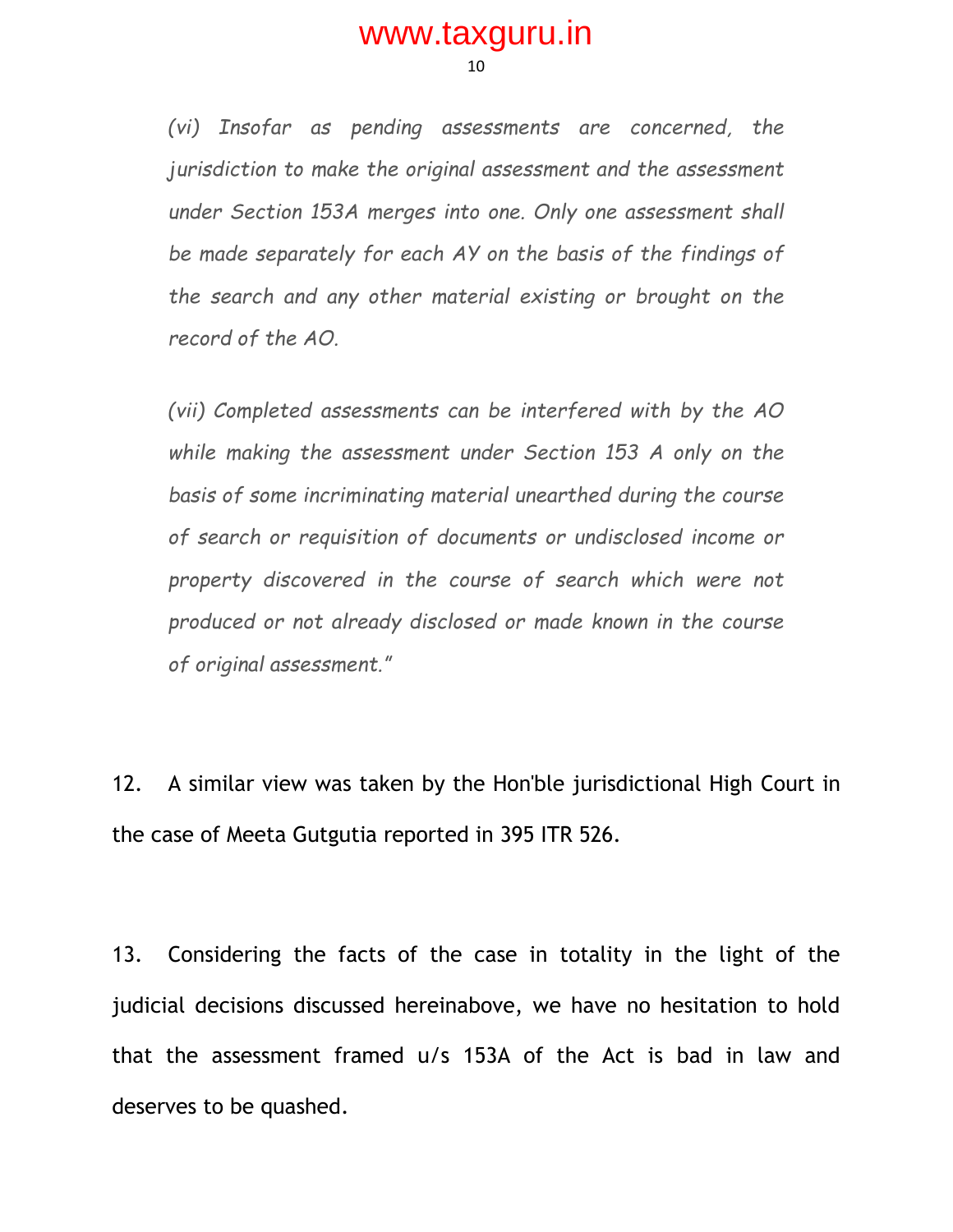11

14. Since we have set aside the assessment itself, we do not find it necessary to dwell into the merits of the case.

15. Before closing, we have to point out that the ld. DR has placed reliance on the decision of the Supreme Court in the case of Mukundray K. Shah 290 ITR 433. We find that the facts of this case are clearly distinguishable from the facts of the case in hand in as much as in that case, the Revenue came to know about the transaction, triggering the provisions of section 222e of the Act from the diary found during the search proceedings. Whereas in the case in hand, the sale deeds found at the time of search were same sale deeds which were considered by the Assessing Officer at the time of assessment proceedings u/s 143(3) of the Act.

#### ITA No. 2403/DEL/2014 [A.Y. 2007-08]

16. The sum and substance of the grievance of the assessee is that the ld. CIT(A) erred in confirming the disallowance of Rs. 6.80 lakhs made  $u/s$  40A(3) of the Act.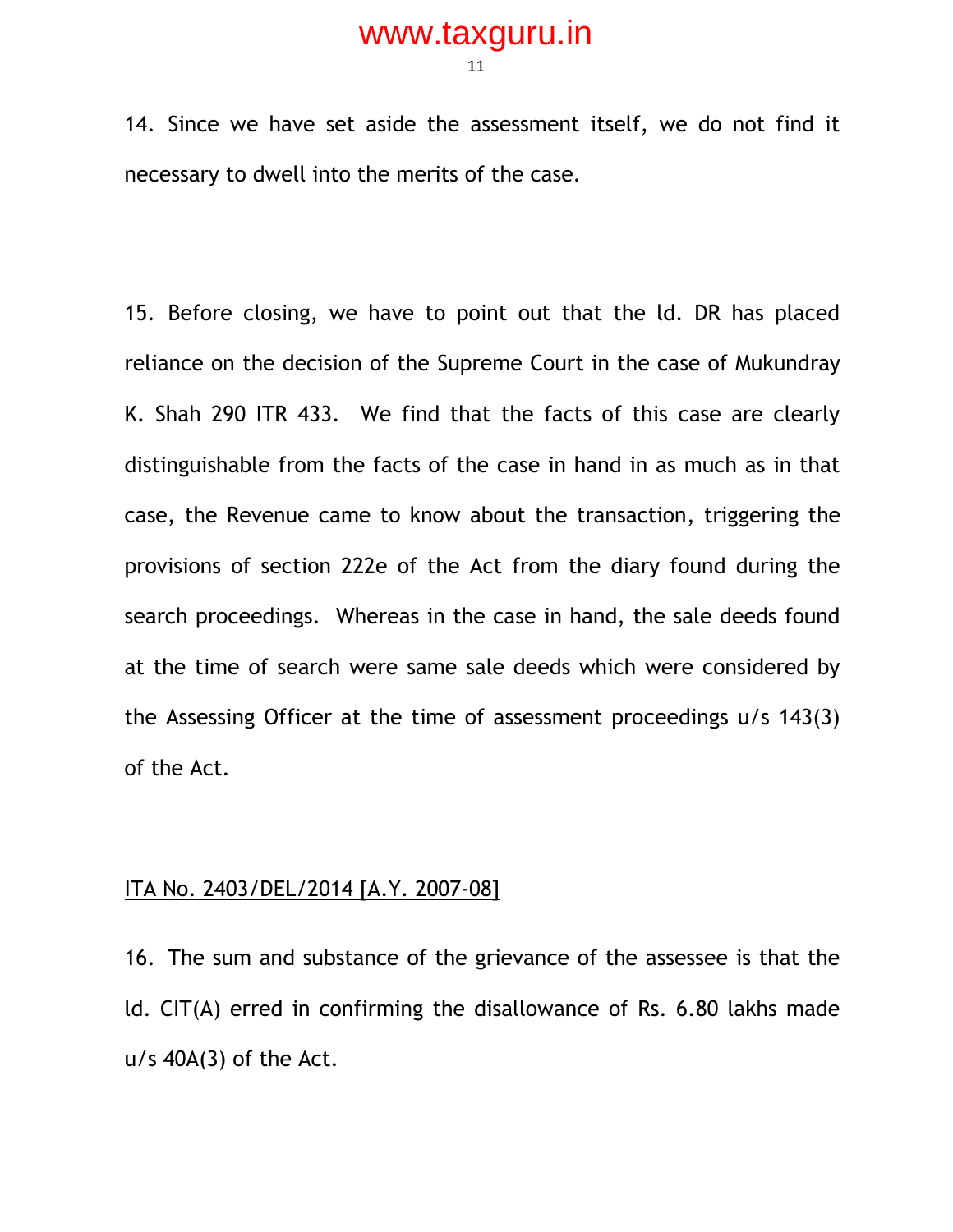12

17. Briefly stated, the facts of the case are that during the search proceedings, sale deeds were found which contained transactions of purchase of land aggregating to 1.11 crores from various persons. From the sale deeds, the Assessing Officer found that an amount of Rs. 34 lakhs has been paid to various persons in cash. Invoking the provisions of section 40A(3) of the Act, 20% of the said cash payment was added amounting to Rs. 6.80 lakhs.

18. The assessee carried the matter before the ld. CIT(A) but without any success.

19. Before us, the ld. counsel for the assessee stated that the transactions found in the sale deeds are duly recorded in the regular books of account of the assessee and the Assessing Officer has not pointed out any defect in the said transactions. It is the say of the ld. counsel for the assessee that the Assessing Officer has neither doubted the genuineness of the transaction nor he has doubted the identity of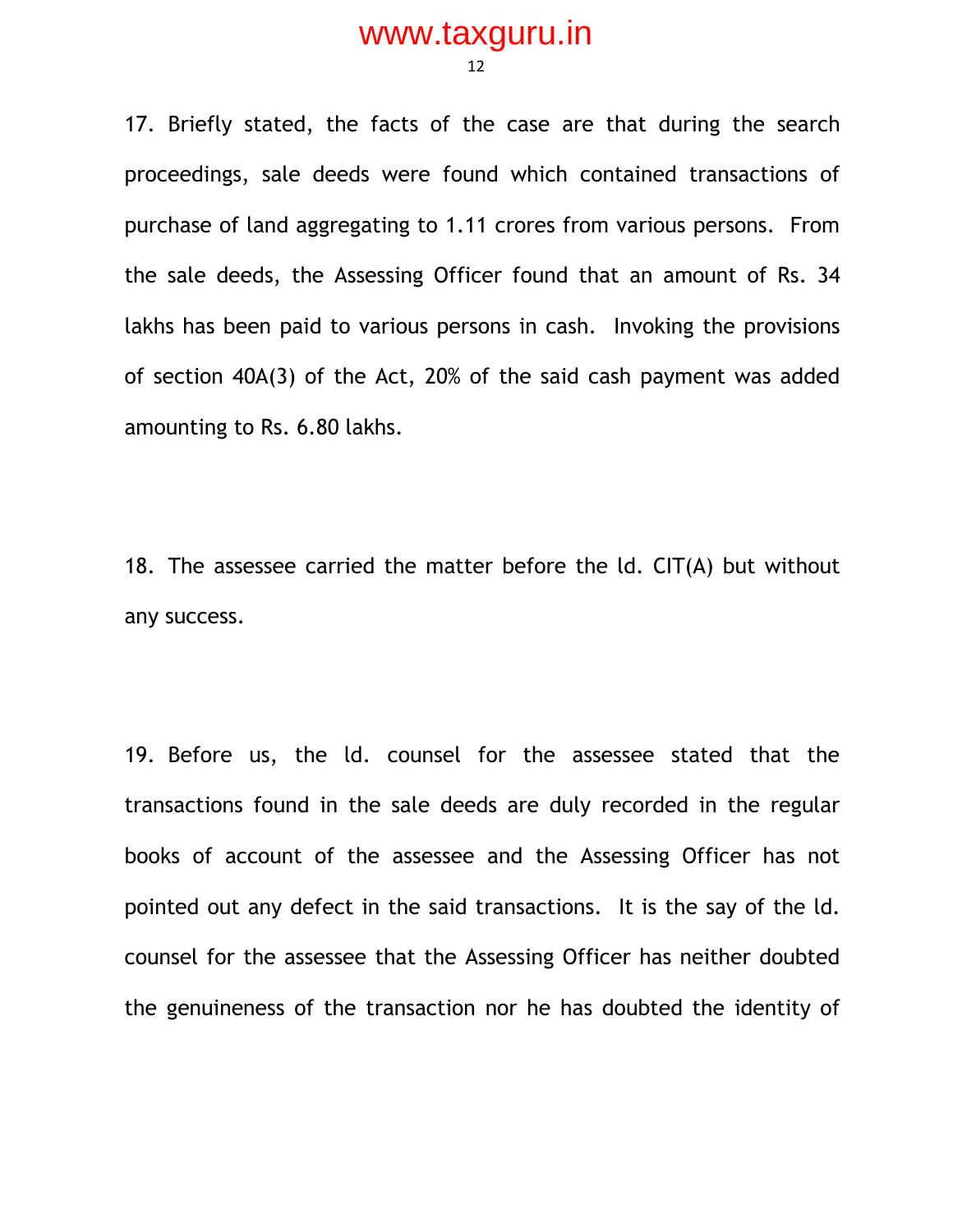13

the payees. Therefore, mechanical invocation of provisions of section 40A(3) of the Act is uncalled for and the additions should be deleted.

20. Per contra, the ld. DR strongly supported the findings of the Revenue authorities. It is the say of the ld. DR that application of section 40A(3) is mandatory and if there is a violation of the said provision, then, the Assessing Officer is bound to make additions as per law.

21. We have given thoughtful consideration to the orders of the authorities below. There is no dispute that the purchases of land are duly recorded in the books of account of the assessee. There is also no dispute that the payees were identified from the sale deeds itself and the transactions have been held to be genuine. In our understanding, since the genuineness of the payments and identity of the payees is not doubted by the Revenue, the provisions of section 40A(3) of the Act could not be made mechanically. In our considered opinion, the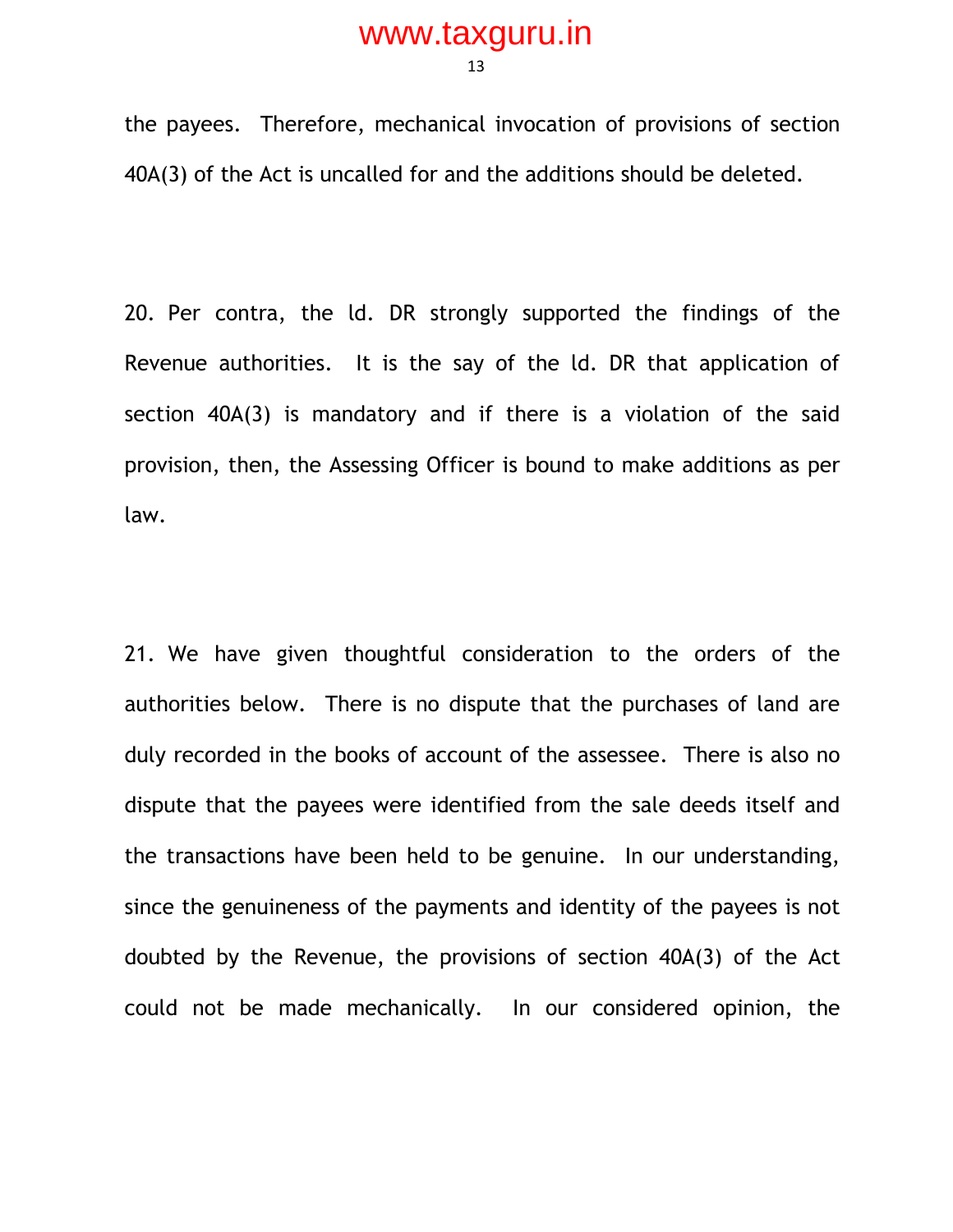14

intention behind introduction of provisions of section 40A(3) of the Act has to be looked into.

22. This provision was inserted by the Finance Act, 1968 with the object of curbing the expenditure in cash and to counter tax evasion. The CBDT Circular No 6P dated 6.7.1968 reiterates this view that this provision is designed to counter evasion of a tax through claims for expenditure shown to have been incurred in cash with a view to frustrating proper investigation by the department as to the identity of the payee and reasonableness of the payment.

23. In this regard, it is pertinent to get into the following decisions on the impugned subject:

# *Attar Sinsh Gurmukh Singh vs ITO reported in (1991) 191 ITR 667 (S.C)*

*"Section 40A(3) of the Income-tax Act, 1961, which provides that expenditure in excess of Rs.2,500 (Rs.10,000 after the 1987 amendment) would be allowed to be deducted only if made by a*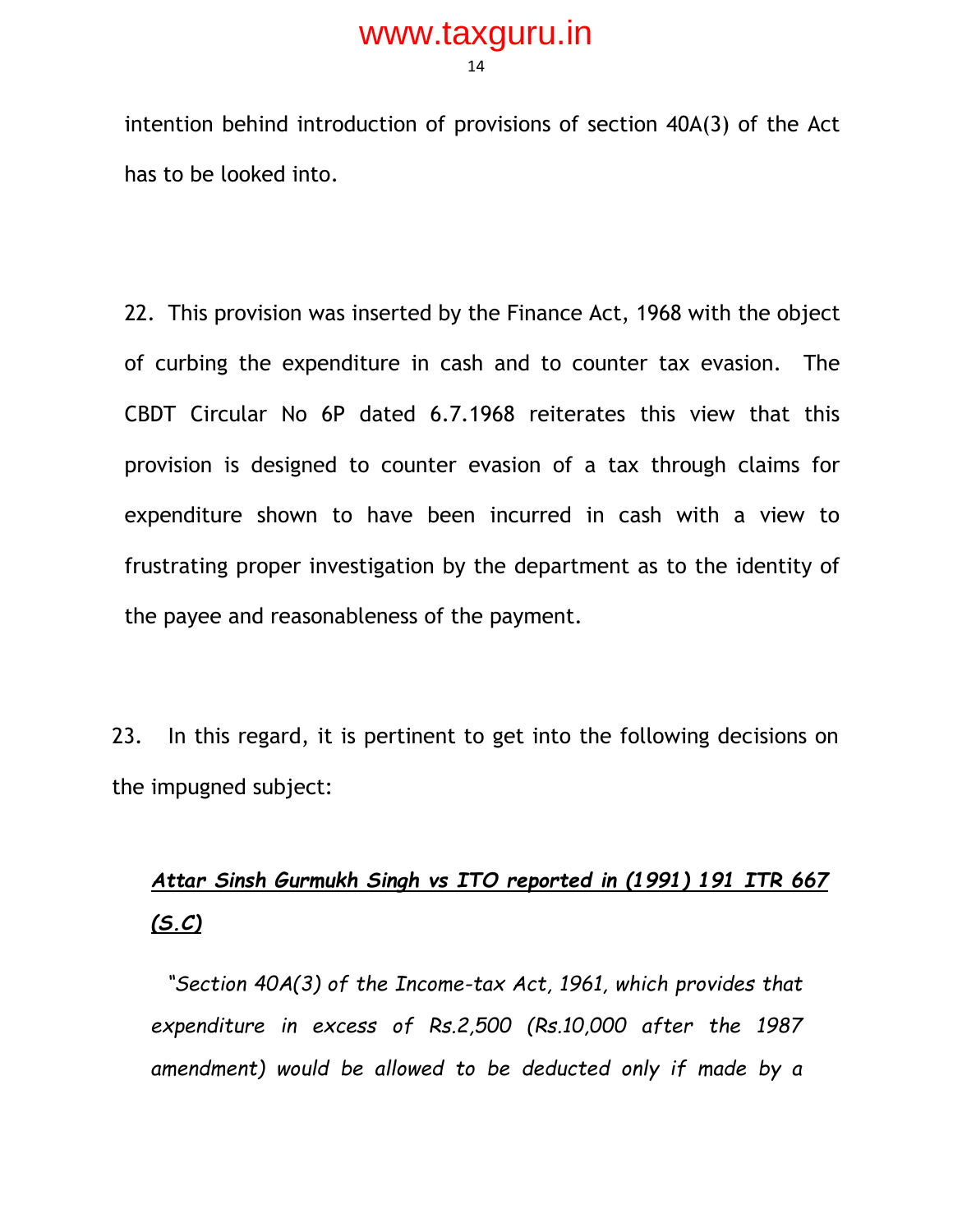15

*crossed cheque or crossed bank draft (except in specified cases) is not arbitrary and does not amount to a restriction on the fundamental right to carry on business. If read together with Rule 6DD of the Income-tax Rules, 1962, it will be clear that the provisions are not intended to restrict business activities. There is no restriction on the assessee in his trading activities. Section 40A(3) only empowers the Assessing Officer to disallow the deduction claimed as expenditure in respect of which payment is not made by crossed cheque or crossed bank draft. The payment by crossed cheque or crossed bank draft is insisted upon to enable the assessing authority to ascertain whether the payment was genuine or whether it was out of income from undisclosed sources. The terms of section 40A(3) are not absolute. Consideration of business expediency and other relevant factors are not excluded. Genuine and bona fide transactions are not taken out of the sweep of the section. It is open to the assessee to furnish to the satisfaction of the Assessing officer the circumstances under which the payment in the manner prescribed in section 40A(3) was not practicableor would have caused genuine difficulty to the payee. It is also open to the assessee to identify the person who has received the cash payment. Rule 6DD provides that an assessee can be exempted from the requirement of payment by a crossed cheque or crossed bank draft in the circumstances specified under the rule. It will be clear from the provisions of section 40A(3) and rule 6DD that they are*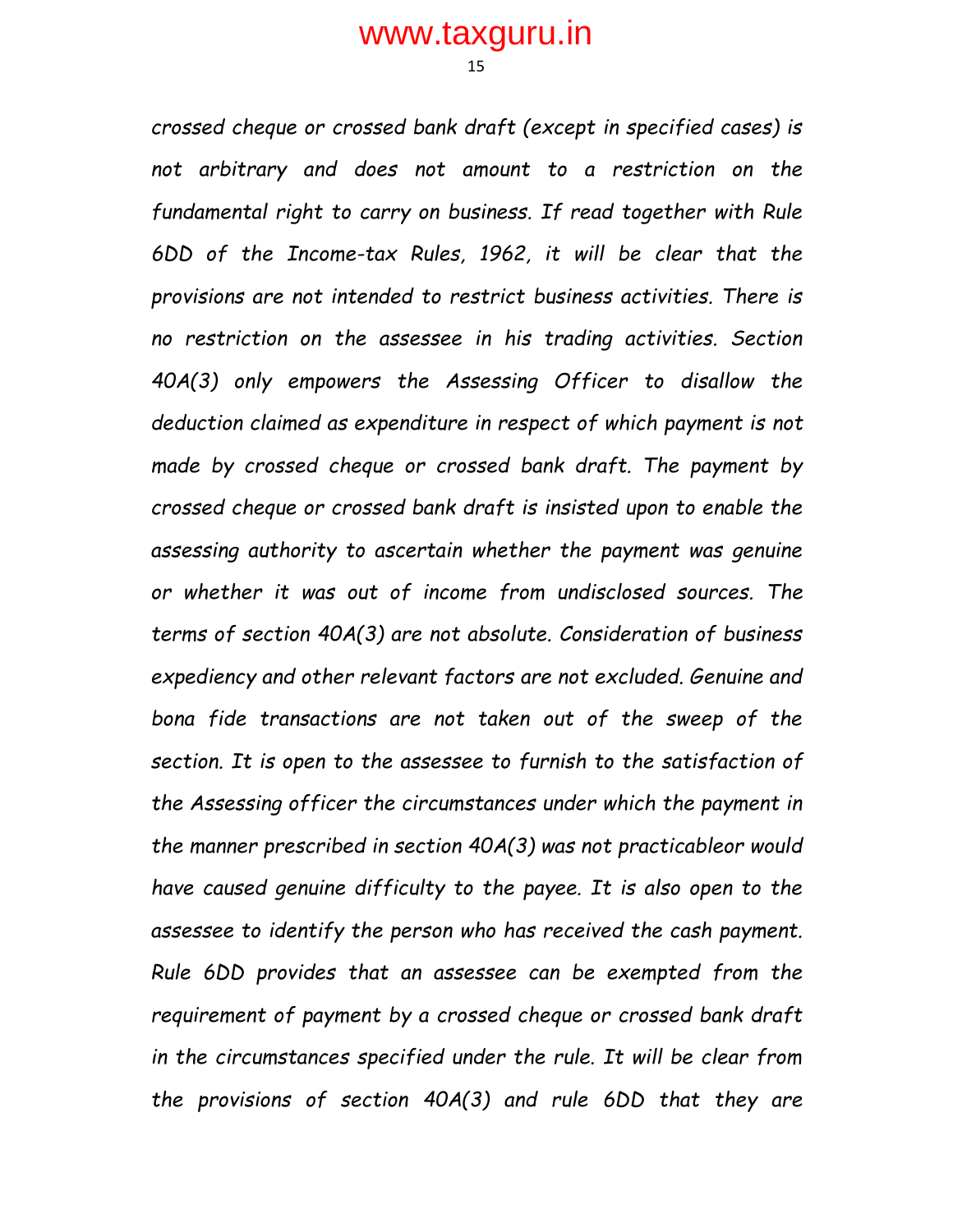16

*intended to regulate business transactions and to prevent the use of unaccounted money or reduce the chances to use black money for business transactions. "*

### *CIT vs CPL Tannery reported in (2009) 318ITR 179 (Cal)*

*The second contention of the assessee that owing to business expediency, obligation and exigency, the assessee had to make cash payment for purchase of goods so essential for carrying on of his business, was also not disputed by the AO. The genuinity of transactions, rate of gross profit or the fact that the bonafide of the assessee that payments are made to producers of hides and skin are also neither doubted nor disputed by the AO. On the basis of these facts it is not justified on the part of the AO to disallow 20% of the payments made u/s 40A(3) in the process of assessment. We, therefore, delete the addition of Rs. 17,90,571/- and ground no.l is decided in favour of the assessee.*

# *CIT vs Crescent Export Syndicate in ITA No. 202 of 2008 dated 30.7.2008 - Jurisdictional High Court decision*

*"It also appears that the purchases have been held to be genuine by the learned CIT(Appeal) but the learned CIT(Appeal) has invoked Section 40A(3) for payment exceeding Rs.20,000/- since it is not made by crossed cheque or bank draft but by hearer cheques and has*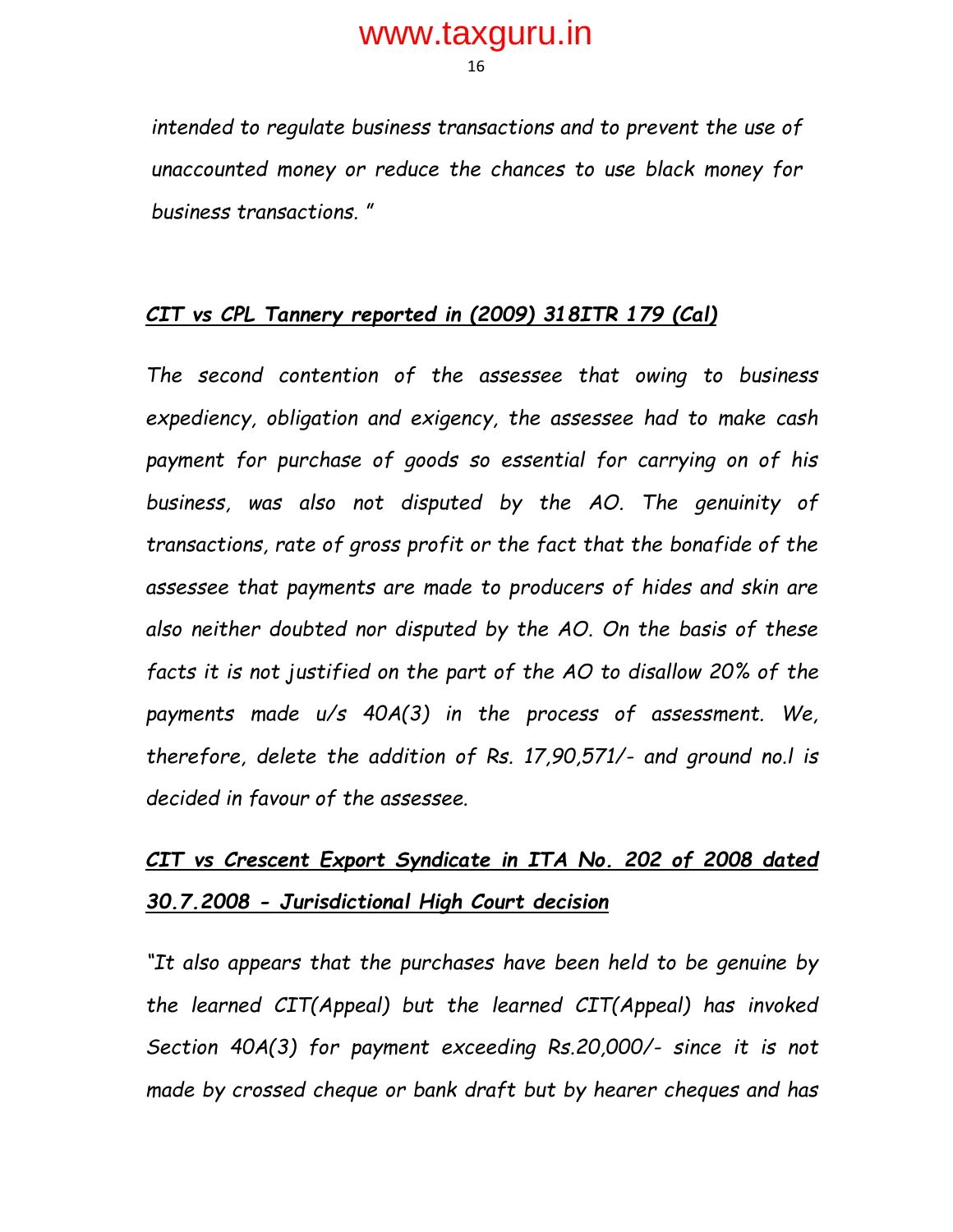17

*computed the payments falling under provisions to Section 40A(3) for Rs.78,45,580/- and disallowed @20% thereon Rs.15,69,116/-. It is also made clear that without the payment being made by bearer cheque these goods could not have been procured and it would have hampered the supply of goods within the stipulated time. Therefore, the genuineness of the purchase has been accepted by the Id. CIT(Appeal) which has also not been disputed by the department as it appears from the order so passed by the learned Tribunal. It further appears from the assessment order that neither the Assessing Officer nor the CIT(Appeal) has disbelieved the genuineness of the transaction. There was no dispute that the purchases were genuine. "*

#### *Anupam Tele Services vs ITO in (2014) 43 taxmann.com 199 (Gui)*

*"Section 40A(3) of the Income-tax Act, 1961, read with rule 6DD of the Income-tax Rules, 1962 - Business disallowance - Cash payment exceeding prescribed limits (Rule 6DD(j)-Assessment year 2006-07 - Assessee was working as an agent of Tata Tele Services Limited for distributing mobile cards and recharge vouchers - Principal company Tata insisted that cheque payment from assessee's co-operative bank would not do, since realization took longer time and such payments should be made only in cash in their bank account - If assessee would not make cash payment and make cheque payments alone, it would have*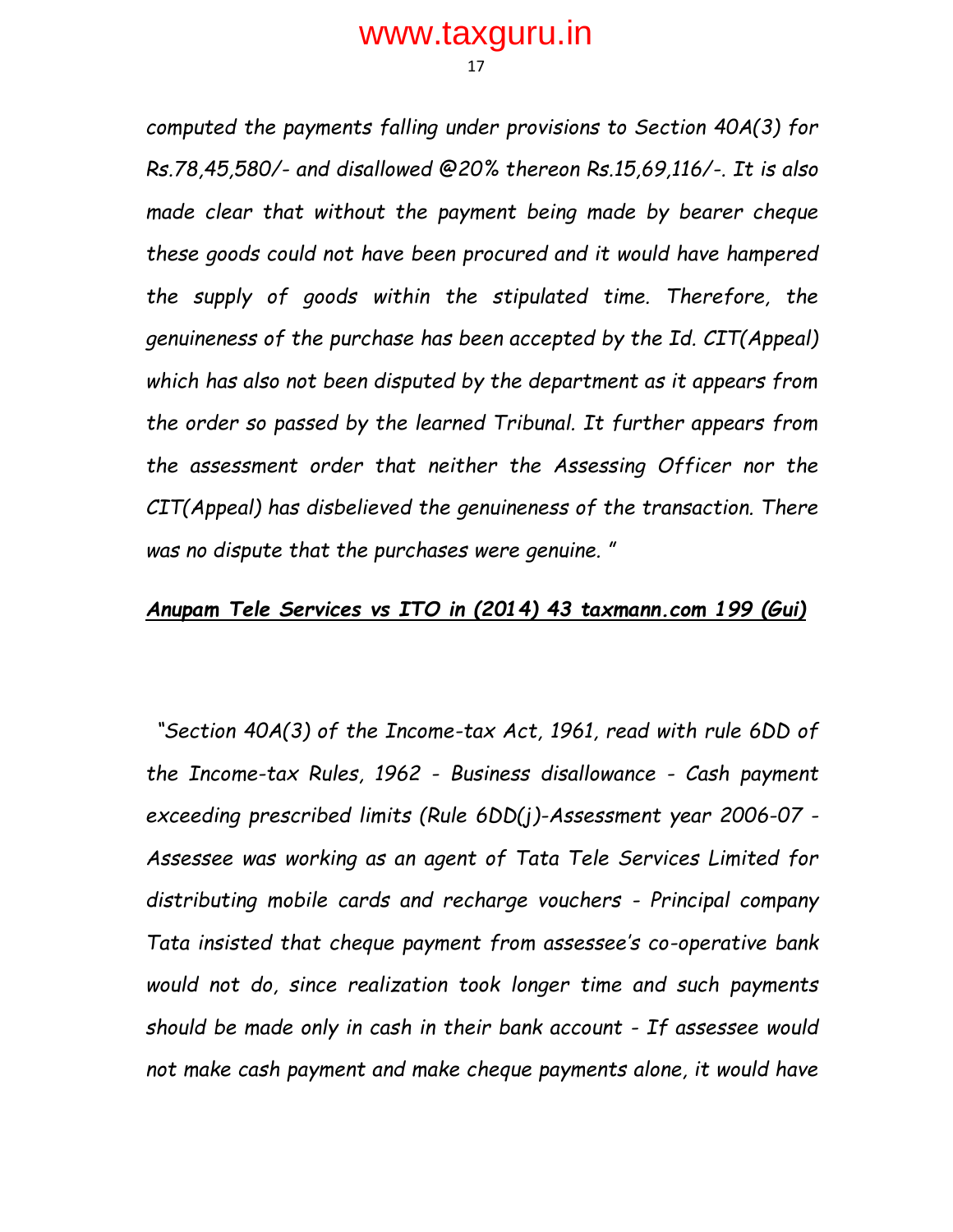18

*received recharge vouchers delayed by 4/5 days which would severely affect its business operation - Assessee, therefore, made cash payment - Whether in view of above, no disallowance under section 40A (3) was to be made in respect of payment made to principal - Held, yes [ Paras 21 to 23] [ in favour of the assesse]"*

# *Sri Laxmi Satvanaravana Oil Mill vs CIT reported in (2014) 49 taxrnann.com 363 (Andhra Pradesh High Court)*

*"Section 40A{3) of the Income-tax Act, 1961, read with Rule 6DD of the Income-tax Rules, 1962 - Business disallowance - Cash payment exceeding prescribed limit (Rule 6DD) - Assessee made certain payment of purchase of ground nut in cash exceeding prescribed limit - Assessee submitted that her made payment in cash because seller insisted on that and also gave incentives and discounts - Further, seller also issued certificate in support of this - Whether since assessee had placed proof of payment of consideration for its transaction to seller, and later admitted payment and there was no doubt about genuineness of payment, no disallowance could be made under section 40A(3) - Held, yes [ Para 23] [In favour of the assessee]"*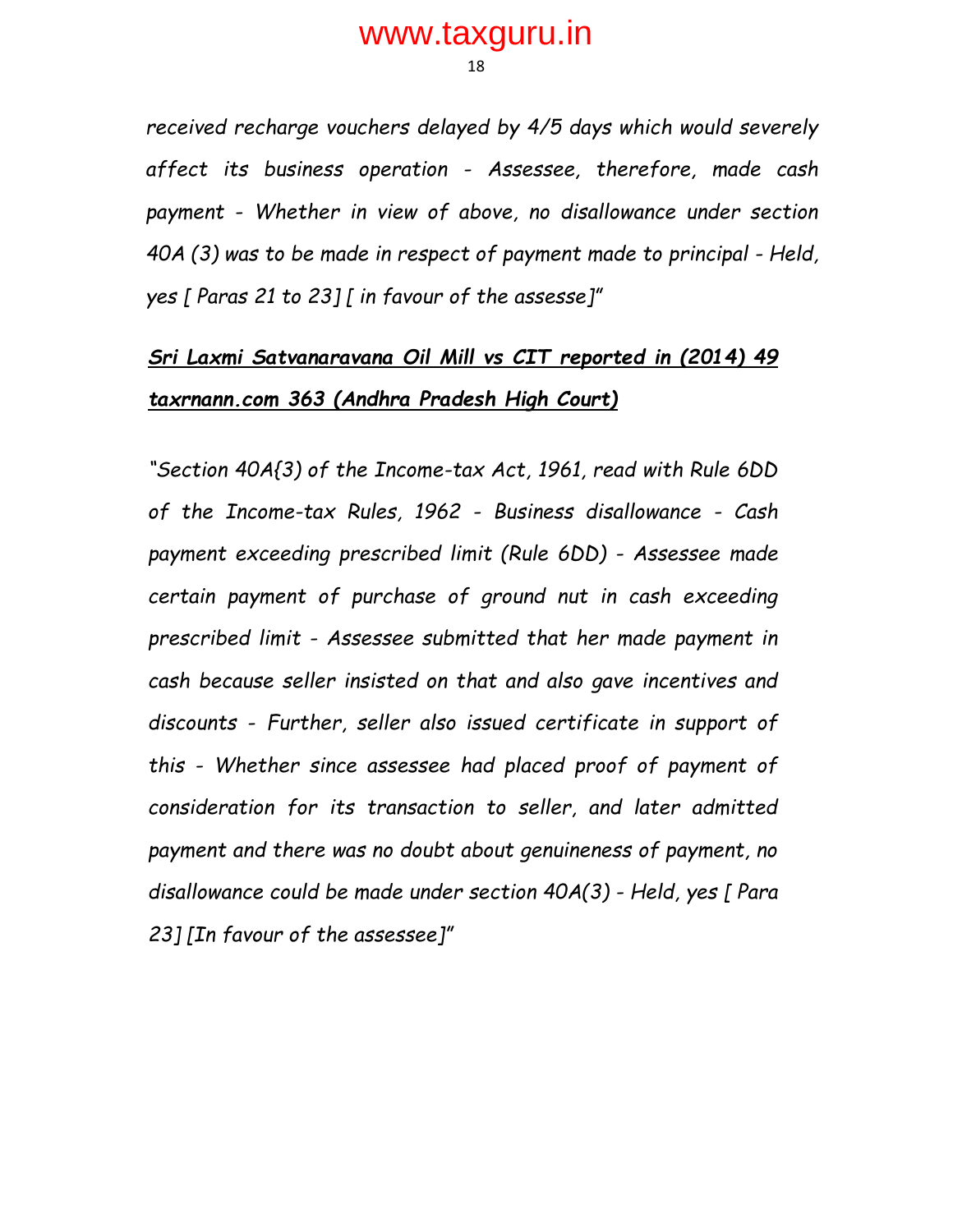#### *CIT vs Smt. Shelly Pas si reported in (2013) 350ITR 227 (P&H)*

In this case the court upheld the view of the tribunal in not *applying section 40A(3) of the Act to the cash payments when ultimately, such amounts were deposited in the bank by the payee."*

24. From the afore stated judicial decisions, it can be found that the primary object of enacting section 40A(3) of the Act was two-fold – firstly, putting a check on trading transactions with a mind to evade the liability of tax on income earned out of such transaction, and secondly, to inculcate the banking habits amongst the business community. In our understanding, this provision was directly related to curb evasion of tax and inculcating banking habits. Therefore, once the genuineness of the transaction is accepted and the payees are identified, then the intention of inserting the provisions of section 40A(3) of the Act is fulfilled. Considering the facts of the case in totality in the light of the judicial decisions discussed hereinabove, we do not find any merit in the additions made by the Assessing Officer. We, accordingly, direct the Assessing Officer to delete the addition of Rs. 6.80 lakhs.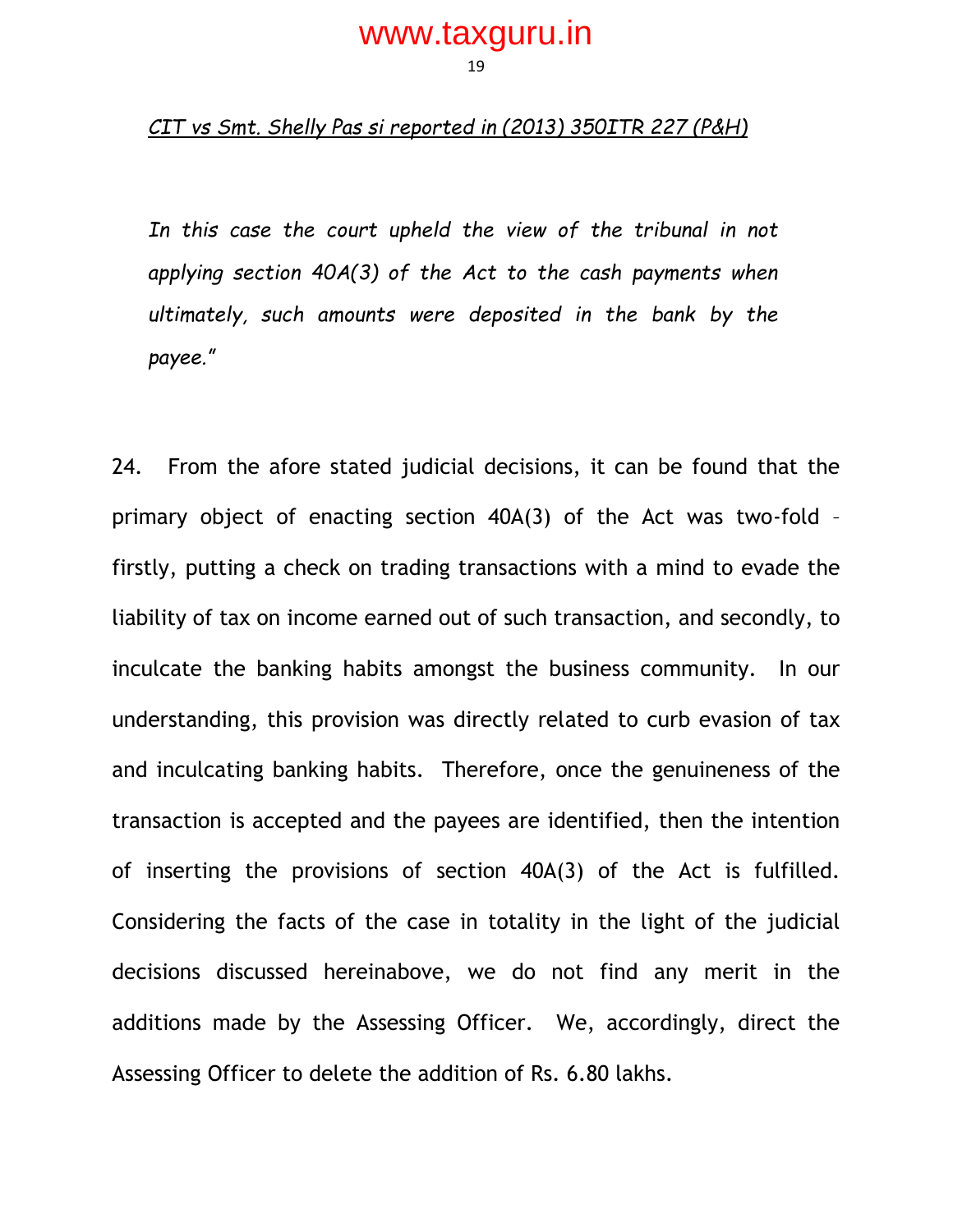20

25. In the result, both the appeals of the assessee in ITA No. 5294/DEL/2013 and 2403/DEL/2014 are allowed.

The order is pronounced in the open court on 17 .12.2018.

Sd/- Sd/-

## **[KULDIP SINGH] [N.K. BILLAIYA] ACCOUNTANT MEMBER**

Dated: 17<sup>th</sup> December, 2018

VL/

Copy forwarded to:

- 1. Appellant
- 2. Respondent
- 3. CIT
- 4.  $CIT(A)$
- 5. DR

Asst. Registrar, ITAT, New Delhi